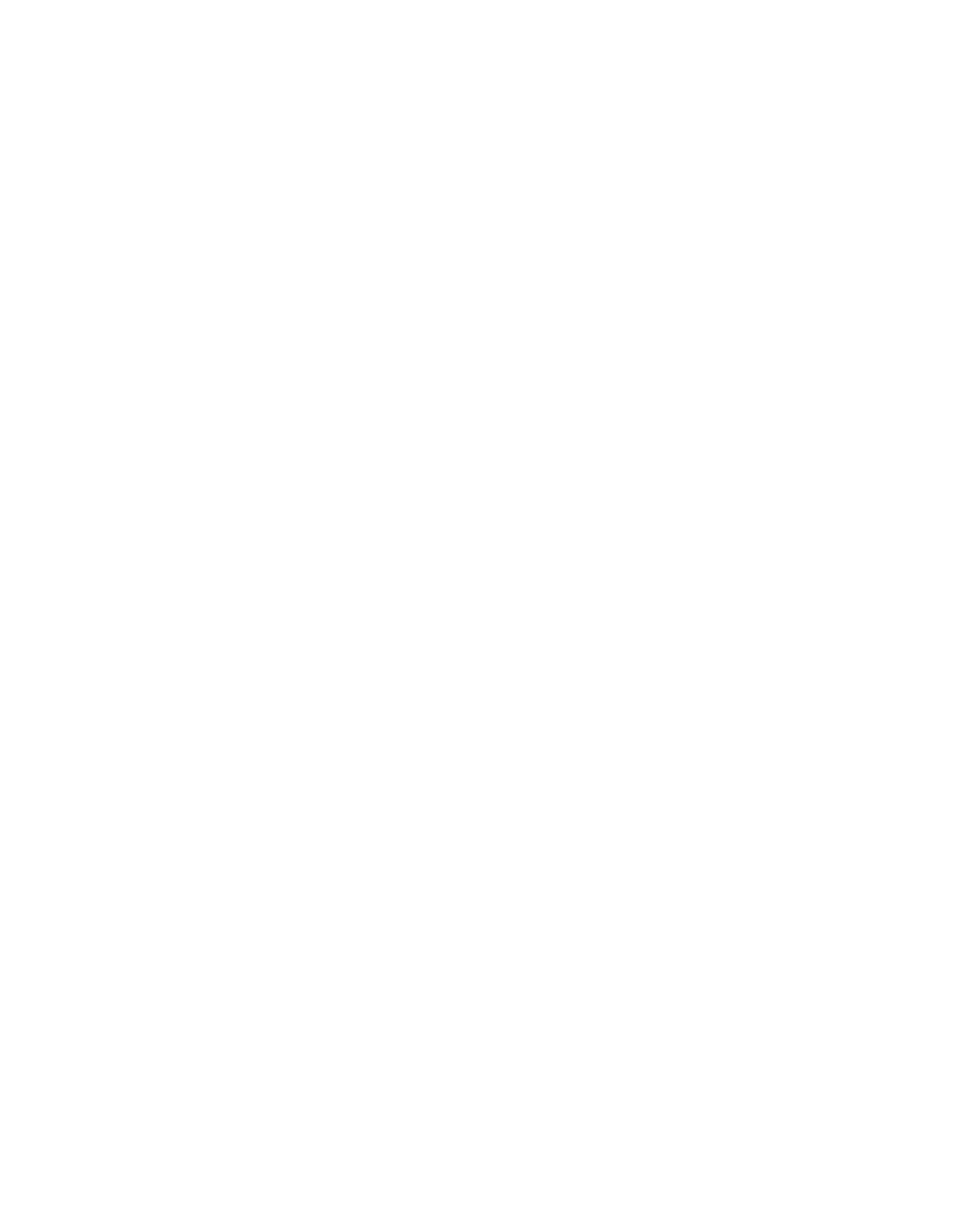

**Figure A-1. Map of the facility locations of individual NPDES permitted wastewater dischargers in the Ottawa River (Lima area) watershed.**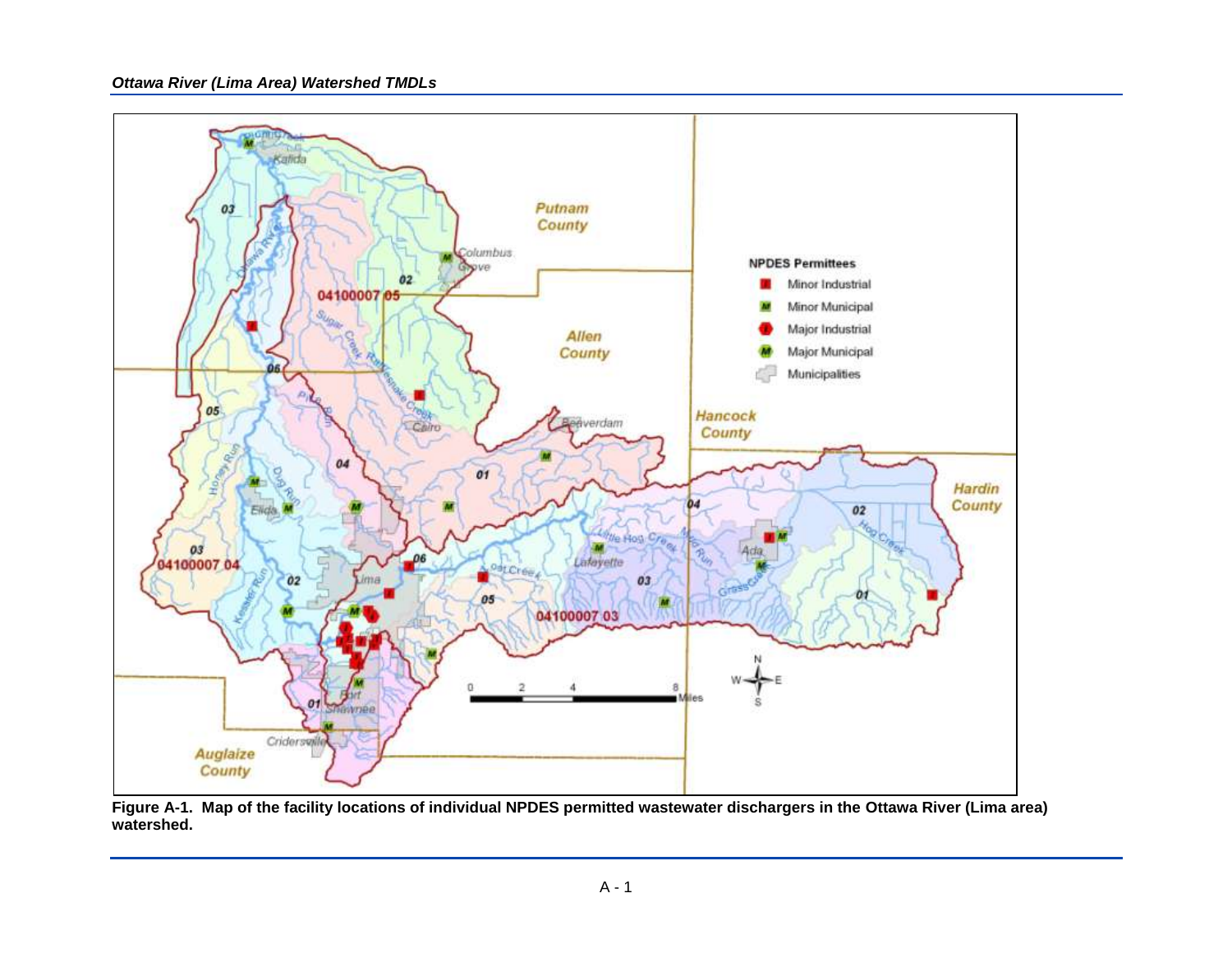| <b>Nested</b><br><b>Subwatershed</b> | <b>Ohio Permit</b><br><b>Number</b> | <b>Facility Name</b>                           | Design Flow <sup>1</sup><br>(MGD) | <b>Average Flow</b><br>$(MGD)^2$ | <b>Expiration</b><br><b>Date</b> | <b>Permit</b><br>Version <sup>3</sup> |
|--------------------------------------|-------------------------------------|------------------------------------------------|-----------------------------------|----------------------------------|----------------------------------|---------------------------------------|
| 04 01                                | 2ID00012                            | Superior Forge & Steel Corp                    | Storm water <sup>4</sup>          | 0.006                            | 6/30/2015                        | <b>FD</b>                             |
| 03 06                                | 2IF00004                            | PCS Nitrogen Ohio LP                           | 3.74                              | 3.624                            | 1/31/2015                        | <b>JD</b>                             |
| 05 02                                | 2IF00008                            | <b>Cairo Sulfur Products</b>                   | 0.08                              | 0.0735                           | 1/31/2013                        | HD                                    |
| 03 06                                | 2IG00001                            | Lima Refinery                                  | 5.49                              | 4.462                            | 1/31/2015                        | QD                                    |
| 03 06                                | 2IG00011                            | <b>Buckeye Terminals - Lima South Terminal</b> | Storm water                       | 0.110                            | 2/29/2016                        | <b>JD</b>                             |
| 03 06                                | 2IG00018                            | Lima Refinery - Buckeye Rd Tank Farm           | Storm water                       | 0.224                            | 4/30/2014                        | GD                                    |
| 03 06                                | 2IG00025                            | Marathon Petroleum Co LP - Lima Terminal       | Storm water                       | 0.609                            | 7/31/2015                        | GD                                    |
| 03 06                                | 21100002                            | Mid-Valley Pipeline Co Lima Transfer Station   | Storm water                       | 0.0006                           | 1/31/2015                        | <b>FD</b>                             |
| 03 06                                | 21100006                            | <b>Buckeye Terminals - Lima North Terminal</b> | Storm water                       | 0.022                            | 3/31/2014                        | <b>DD</b>                             |
| 03 06                                | 21100013                            | Buckeye Pipe Line Co LP Lima Station           | Storm water                       | 0.014                            | 3/31/2013                        | <b>ED</b>                             |
| 04 01                                | 21100023                            | Marathon Pipeline Lima Transfer Station        | Storm water                       | 35.974                           | 2/28/2013                        | <b>DD</b>                             |
| 03 06                                | 2IJ00013                            | National Lime & Stone Co Lima Plant No 1       | 2.00                              | 1.150                            | 6/30/2015                        | ID                                    |
| 04 06                                | 2IJ00053                            | National Lime & Stone Co Rimer Plant           | 1.00                              | 1.00                             | 11/30/2015                       | <b>ED</b>                             |
| 03 05                                | 2IN00038                            | Procter & Gamble Manufacturing Co              | Storm water                       | 0.107                            | 6/30/2016                        | ID                                    |
| 03 06                                | 2IN00105                            | Ernst Enterprises Lima Div                     | Storm water                       | 0.104                            | 10/31/2015                       | <b>ED</b>                             |
| 03 06                                | 2IN00232                            | Shelly Liquid Division - Lima Terminal         | Storm water                       | 0.00008                          | 8/31/2014                        | <b>AD</b>                             |
| 03 05                                | 2IN00238                            | Guardian Lima LLC                              | Storm water                       | 0.292                            | 5/31/2015                        | <b>BD</b>                             |
| 03 06                                | 21000000                            | US Dept Defense Joint Systems Mfg Center       | Storm water                       | 0.292                            | 3/31/2013                        | ID                                    |
| 03 02                                | 2IW00320                            | Ada WTP                                        | 0.003                             | 0.002                            | 4/30/2015                        | ED                                    |
| 05 03                                | 2PA00047                            | Kalida STP                                     | 0.20                              | 0.15                             | 7/31/2013                        | <b>JD</b>                             |
| 03 03                                | 2PA00049                            | LaFayette WWTP                                 | 0.10                              | 0.034                            | 2/28/2017                        | ID                                    |
| 04 02                                | 2PB00046                            | Elida STP                                      | 0.50                              | 0.716                            | 9/30/2012                        | MD                                    |
| 04 01                                | 2PB00048                            | Cridersville WWTP                              | 0.80                              | 0.708                            | 10/31/2016                       | ID                                    |

**Table A-1. NPDES permitted waste water dischargers in the Ottawa River (Lima area) watershed.**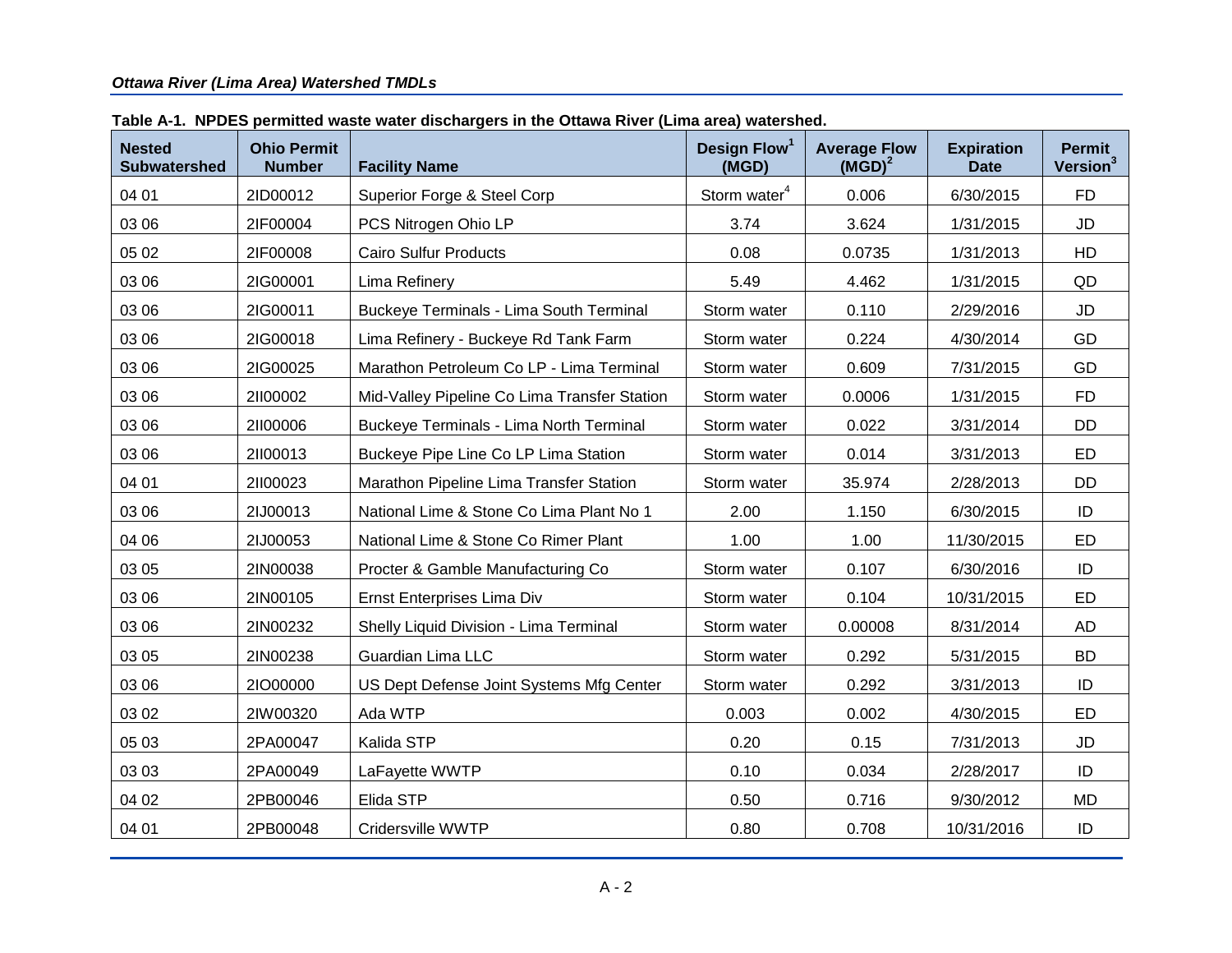| <b>Nested</b><br><b>Subwatershed</b>                                                                                                                                                                                                                                                                                                                                                         | <b>Ohio Permit</b><br><b>Number</b> | <b>Facility Name</b>               | Design Flow <sup>1</sup><br>(MGD) | <b>Average Flow</b><br>$(MGD)^2$ | <b>Expiration</b><br><b>Date</b> | <b>Permit</b><br>Version <sup>3</sup> |  |  |
|----------------------------------------------------------------------------------------------------------------------------------------------------------------------------------------------------------------------------------------------------------------------------------------------------------------------------------------------------------------------------------------------|-------------------------------------|------------------------------------|-----------------------------------|----------------------------------|----------------------------------|---------------------------------------|--|--|
| 03 02                                                                                                                                                                                                                                                                                                                                                                                        | 2PB00050                            | Ada WWTP                           | 0.82                              | 0.94                             | 7/31/2015                        | KD                                    |  |  |
| 05 02                                                                                                                                                                                                                                                                                                                                                                                        | 2PC00004                            | <b>Columbus Grove WWTP</b>         | 0.82                              | 0.52                             | 7/31/2013                        | ID                                    |  |  |
| 03 06                                                                                                                                                                                                                                                                                                                                                                                        | 2PE00000                            | Lima WWTP                          | 18.50                             | 14.477                           | 10/31/2010 <sup>5</sup>          | LD                                    |  |  |
| 04 02                                                                                                                                                                                                                                                                                                                                                                                        | 2PH00006                            | American No 2 WWTP                 | 1.20                              | 0.689                            | 1/31/2015                        | ID                                    |  |  |
| 04 04                                                                                                                                                                                                                                                                                                                                                                                        | 2PH00007                            | American-Bath WWTP                 | 1.50                              | 1.153                            | 1/31/2013                        | JD                                    |  |  |
| 04 02                                                                                                                                                                                                                                                                                                                                                                                        | 2PK00002                            | Shawnee No 2 WWTP                  | 2.00                              | 1.968                            | 1/31/2015                        | ID                                    |  |  |
| 03 03                                                                                                                                                                                                                                                                                                                                                                                        | 2PR00195                            | <b>Colonial Golfers Club</b>       | 0.0075                            | 0.000081                         | 1/31/2014                        | <b>BD</b>                             |  |  |
| 03 05                                                                                                                                                                                                                                                                                                                                                                                        | 2PW00018                            | <b>County Line Investments LCC</b> | 0.0030                            | 0.0018                           | 9/30/2016                        | <b>BD</b>                             |  |  |
| 04 01                                                                                                                                                                                                                                                                                                                                                                                        | 2PY00001                            | Indian Village MHP                 | 0.035                             | 0.053                            | 7/31/2011 <sup>6</sup>           | FD.                                   |  |  |
| Design flows that are greater than 1.0 million gallons per day (MGD) classify a facility as a major discharger.<br><sup>2</sup> Average flows are displayed for 2007 through 2011 unless otherwise noted.<br><sup>3</sup> The first letter indicates the number of permit cycles that have occurred for the facility, where "A" represent the first and "B" represents the second and so on. |                                     |                                    |                                   |                                  |                                  |                                       |  |  |

Permit cycles typically occur over five year time periods.<br><sup>4</sup> "Storm water" indicates that this facility is only designed to treat storm water associated with an industrial activity and therefore does not have a design fl

 $6$  A permit-to-install has been submitted to connect the Indian Village MHP to sanitary sewers. It is not expected that this permit will be renewed.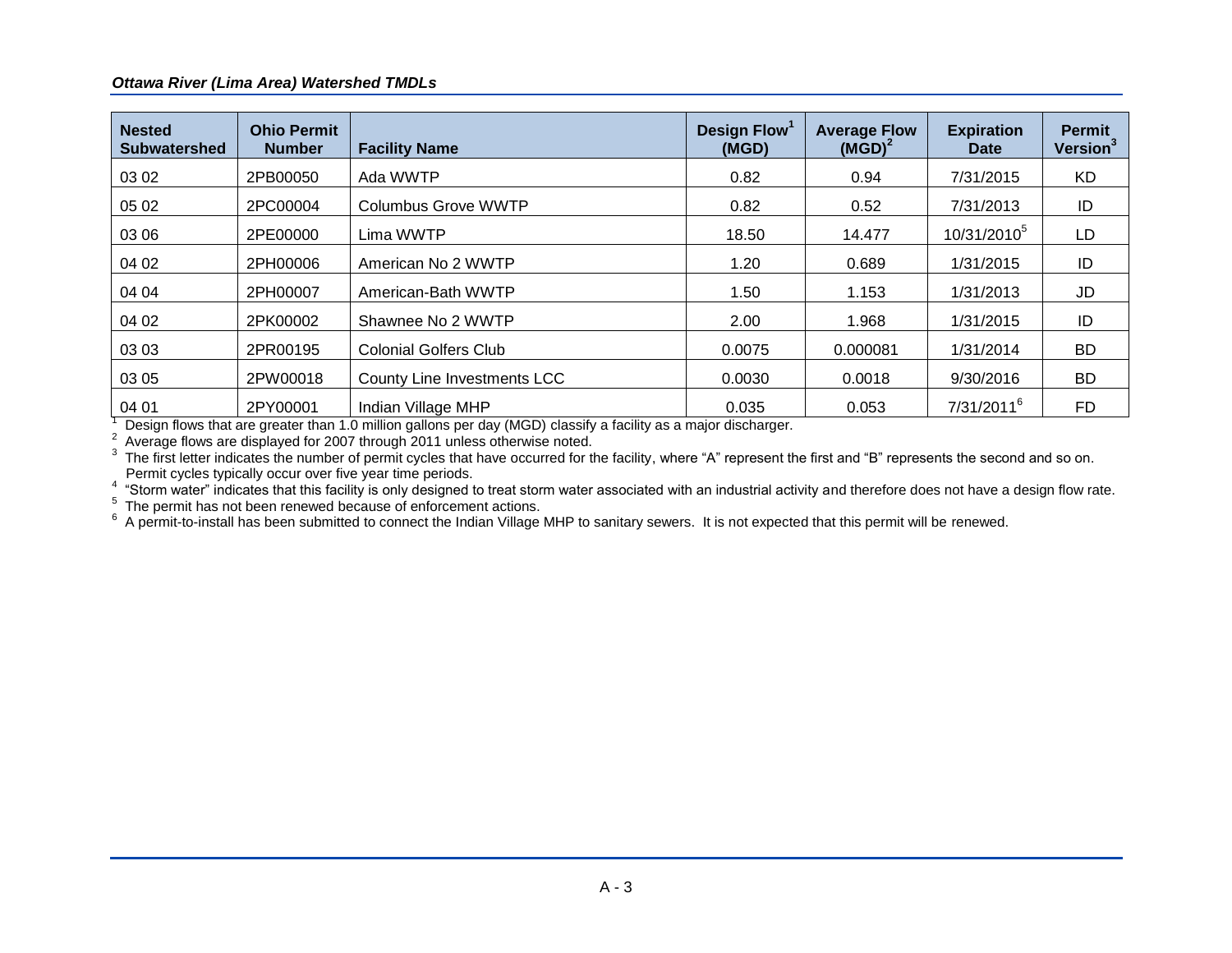

**Figure A-2. Map of the NPDES permitted municipal separate storm sewer system (MS4) areas in the Ottawa River (Lima area) watershed.**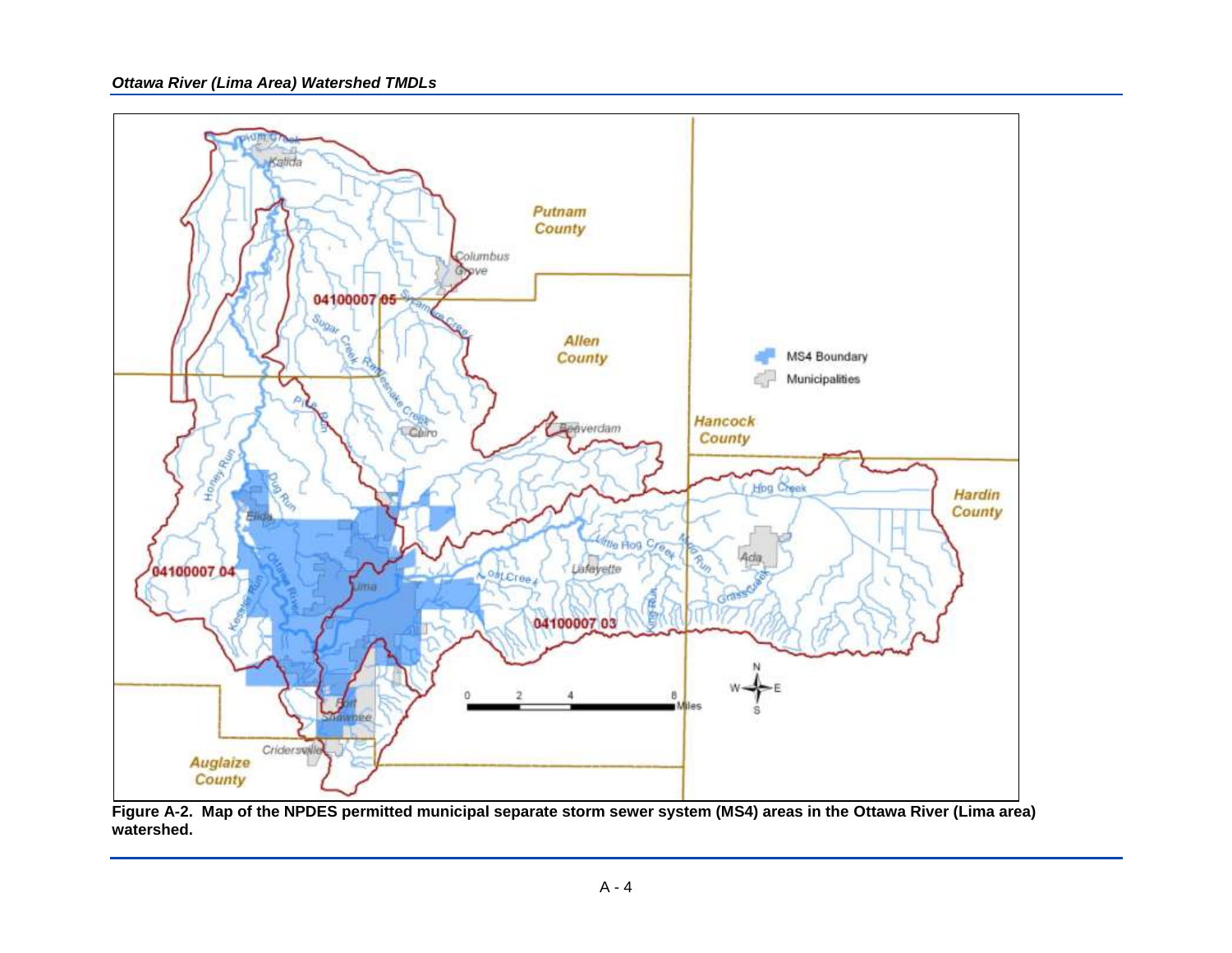|                                |               | <b>Drainage</b>          | <b>Permit Period</b>   | <b>Stream and Other</b>            | <b>Nested Sub-</b> |                     |
|--------------------------------|---------------|--------------------------|------------------------|------------------------------------|--------------------|---------------------|
| <b>Entity / Permitee</b>       | <b>Permit</b> | Area of                  | (begin / end effective | <b>Waterbodies Affected by the</b> | watershed          |                     |
| <b>Name</b>                    | <b>Number</b> | $MS4$ (mi <sup>2</sup> ) | dates)                 | MS4                                | (04100007)         | <b>Comments</b>     |
|                                |               |                          |                        | Lost Creek                         | 03 05              |                     |
|                                |               |                          |                        | Ottawa R.                          | 03 06              |                     |
|                                |               |                          |                        | Little Ottawa R.                   | 04 01              |                     |
|                                |               |                          |                        | Ottawa R., Dug & Kessler runs      | 04 02              |                     |
|                                |               |                          |                        | Pike Run                           | 04 04              |                     |
| Allen Co. & others             | 2GQ00010      | 40.6                     | 6/24/2009 / 1/29/2014  | Sugar Creek                        | 05 01              |                     |
|                                |               |                          |                        | Lost Creek                         | 03 05              |                     |
|                                |               |                          |                        | Ottawa R.                          | 03 06              |                     |
|                                |               |                          |                        | Little Ottawa R.                   | 04 01              |                     |
|                                |               |                          |                        | Ottawa R., Dug & Kessler runs      | 04 02              |                     |
|                                |               |                          |                        | Pike Run                           | 04 04              |                     |
| City of Lima                   | 2GQ00021      | 13.65                    | 9/8/2009 / 1/29/2014   | Sugar Creek                        | 05 01              |                     |
| Ohio State                     |               |                          |                        |                                    |                    |                     |
| <b>University</b>              | 2GQ00029      | 0.88                     | 5/26/2009 / 1/29/2014  | Lost Creek                         | 03 05              |                     |
| Village of Elida               | 2GQ00026      | 1.0                      | 5/26/2009 / 1/29/2014  | Ottawa R.                          | 04 02              |                     |
|                                |               |                          |                        |                                    |                    | A ballot measure to |
|                                |               |                          |                        |                                    |                    | disincorporate the  |
| Village of Fort                |               |                          |                        | Little Ottawa R. & tributaries     | 03 06              | Village passed in   |
| Shawnee                        | 2GQ00016      | 7.0                      | 5/26/2009 / 1/29/2014  | Tributary to Ottawa R.             | 04 01              | November 2012.      |
| <b>Village of Cridersville</b> | 2GQ00005      | 1.0                      | 9/3/2009 / 1/29/2014   | Tributary to Little Ottawa R.      | 04 01              |                     |

**Table A-2. NPDES permitted municipal separate storm sewer system (MS4) areas in the Ottawa River (Lima area) watershed.**